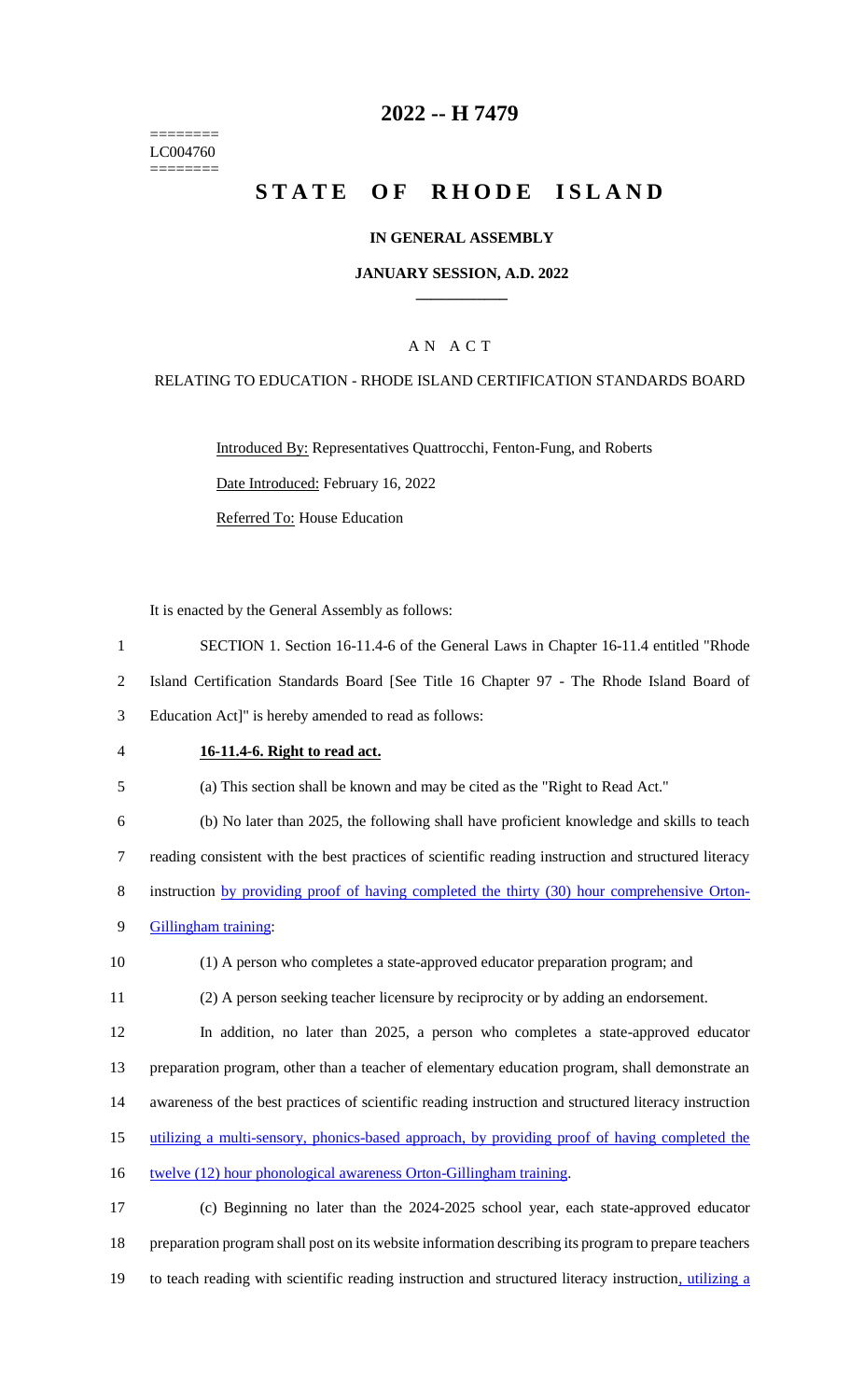1 multi-sensory, phonics-based approach; aligned with, but not limited to, the content measured by

the stand-alone reading assessment adopted by the Rhode Island board of education act.

- 3 (d) Beginning with the  $\frac{2020-2021}{2023-2024}$  school year, a public school district and an open-enrollment public charter school shall provide the following professional development in scientific reading instruction and structured literacy instruction:
	- (1) For teachers licensed at the elementary level, professional development through the 7 completion of the thirty (30) hour comprehensive Orton-Gillingham training; and for one of the prescribed pathways to obtaining a proficiency credential in knowledge and practices in scientific
	- reading instruction and structured literacy instruction; and
- (2) For teachers licensed at a level other than the elementary level, professional 11 development through the completion of the twelve (12) hour phonological awareness Orton-12 Gillingham training, for one of the prescribed pathways to obtaining an awareness credential in
- 
- knowledge and practices in scientific reading instruction and structured literacy instruction.
- (e) Beginning with the 2022-2023 school year, a public school that does not provide the professional development pursuant to the provisions of subsection (d) shall:
- (1) Be placed on probationary status; and
- (2) Provide notice to parents that the public school district has not met the requirements of

18 this section.

- (f) By the beginning of the 2023-2024 school year:
- (1) All teachers employed in a teaching position that requires an elementary education (K- 6) license or (K-12) license shall demonstrate proficiency in knowledge and practices of scientific reading and structured literacy instruction, utilizing a multi-sensory, phonics-based approach, by 23 providing proof of completion of the program in subsections  $(d)(1)$  and  $(d)(2)$  of this section; and
- (2) All other teachers shall demonstrate awareness in knowledge and practices of scientific reading instruction and structured literacy instruction.
- (g) All teachers who begin employment in the 2023-2024 school year and each school year thereafter shall demonstrate proficiency or awareness in knowledge and practices in scientific 28 reading instruction and structured literacy instruction, utilizing a multi-sensory, phonics-based 29 approach as is applicable to their teaching position provided in subsections  $(d)(1)$  and  $(d)(2)$  of this section by completing the prescribed proficiency or awareness in knowledge and practices of the
- scientific reading instruction credential and a structured literacy instruction credential either:
- (1) As a condition of licensure; or
- 33 (2) Within one year if the teacher is  $\frac{\text{already licensed}}{\text{.}}$
- (i) Already licensed; or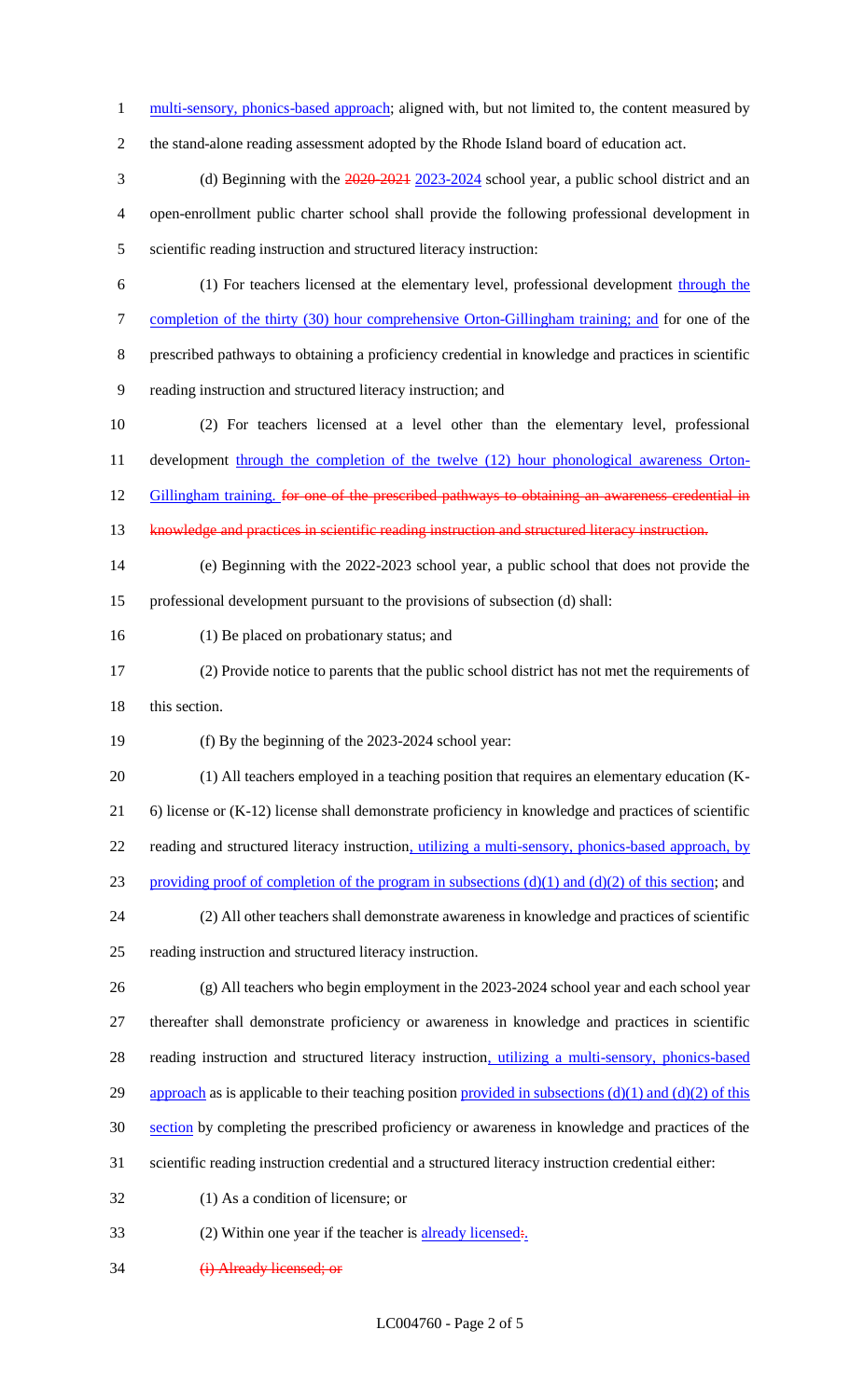- 
- 1 (ii) Employed under a waiver from licensure.

2 (h) A provider of a state-approved educator preparation program shall include in its annual 3 report to the department of elementary and secondary education (the "department") a description 4 of program to prepare educators to teach reading using scientific reading instruction and structured 5 literacy instruction. 6 (i) A public school district that employs an educator in violation of this section or that does 7 not provide the professional development as required under this section shall be in violation of the 8 standards for accreditation of the Rhode Island board of education act, and the school district may 9 be placed on probationary status by the department. A public school district placed on probationary 10 status pursuant to the provisions of this subsection shall send written notification to the parents of 11 the students in the public school district of the reason for being placed on probationary status. 12 (i) A provider of a state-approved educator preparation program that does not comply with 13 the requirements of this section may be subject to penalties up to and including having the 14 provider's approval status revoked. 15 (k) The department is vested with the authority to, and shall enforce, this section. 16 (l) The department shall promulgate rules to implement the provisions of this section no 17 later than August 1, 2022. 18 (1) The rules and regulations adopted by the department shall recognize that teachers shall 19 have only met the requirement of demonstrating awareness in knowledge and practices of scientific 20 reading and structured literacy, utilizing a multi-sensory, phonics-based approach, solely by 21 completion of the requirements as set out in subsections  $(d)(1)$  and  $(d)(2)$  of this section. 22 (2) The rules and regulations adopted by the department shall forbid recognition that 23 teachers have met the requirement of demonstrating proficiency in knowledge and practices of 24 scientific reading and structured literacy instruction, by any of the following: 25 (i) The possession of a master's degree in reading or a related academic discipline, unless 26 such master's program incorporated the completion of the requirements as set out in subsections 27 (d)(1) and (d)(2) of this section; 28 (ii) Possessing a reading specialist and/or consultant certificate, unless the program to 29 obtain the reading specialist and/or consultant certificate incorporates the completion of the 30 requirements as set out in subsections  $(d)(1)$  and  $(d)(2)$  of this section; 31 (iii) Attending twenty-four (24) hours of training in scientific reading and structured 32 literacy instruction, unless such instruction incorporated the completion of the requirements as set 33 out in subsections (d)(1) and (d)(2) of this section; 34 (iv) Providing proof of completion of a course or training program in scientific reading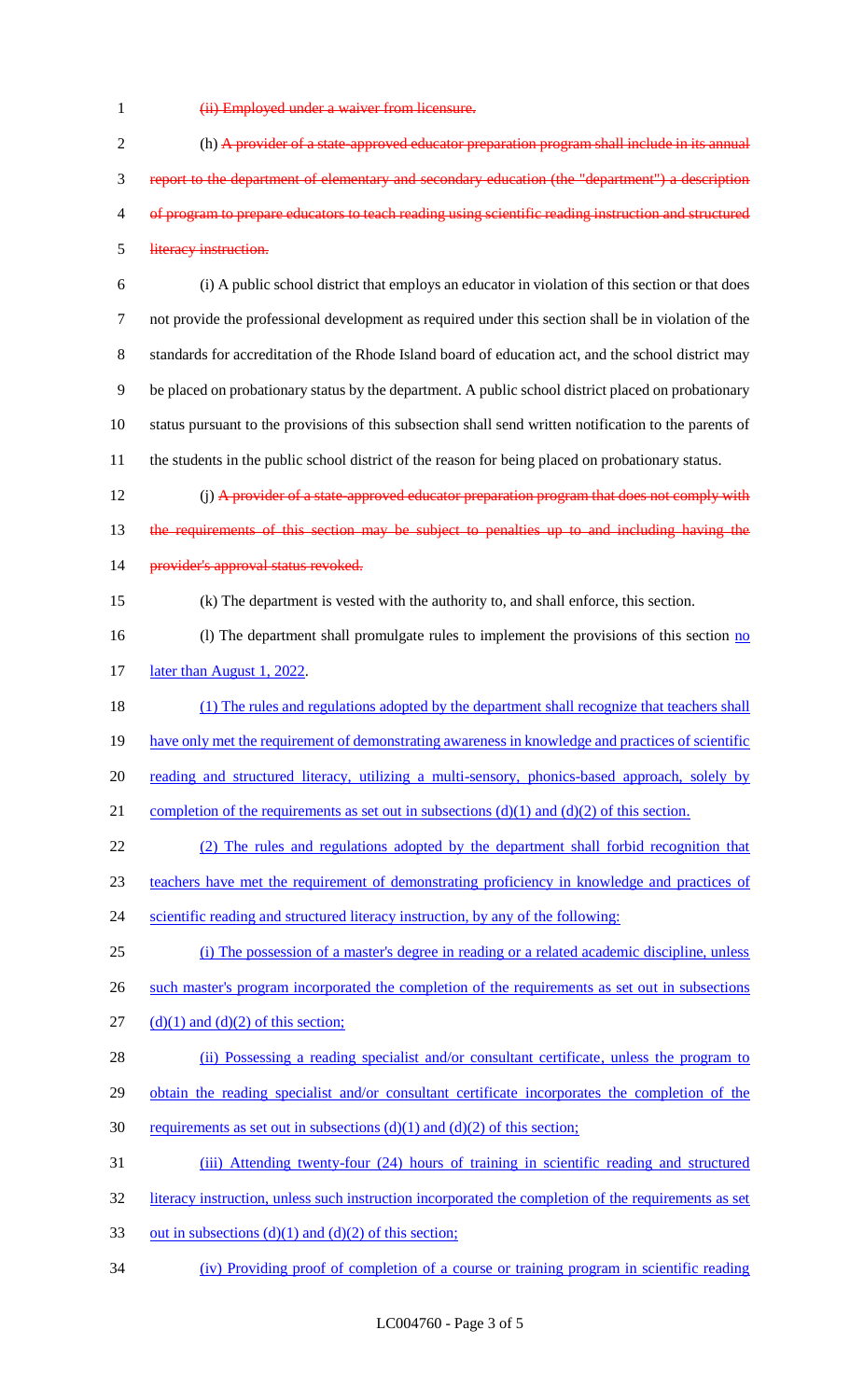- instruction, unless such course or training program in the science of reading incorporated the
- 2 completion of the requirements as set out in subsections  $(d)(1)$  and  $(d)(2)$  of this section;
- (v) Passing a test in scientific reading and structured literacy instruction; and
- (vi) Having at least fifteen (15) years of experience teaching reading at the elementary

level.

(m) As used in this section:

 (1) The term "scientific reading instruction" means instruction that is instructional centered, empirically based, and further based on the study of the relationship between cognitive 9 science and educational outcomes, utilizing a multi-sensory, phonics-based approach; and

 (2) The term "structured literacy instruction" means an approach by which licensed personnel teach reading, which includes syllables, morphology, sound-symbol correspondence, semantics, and syntax, in an explicit, systematic, and diagnostic manner, utilizing a multi-sensory, 13 phonics-based approach.

- 
- SECTION 2. This act shall take effect upon passage.

======== LC004760 ========